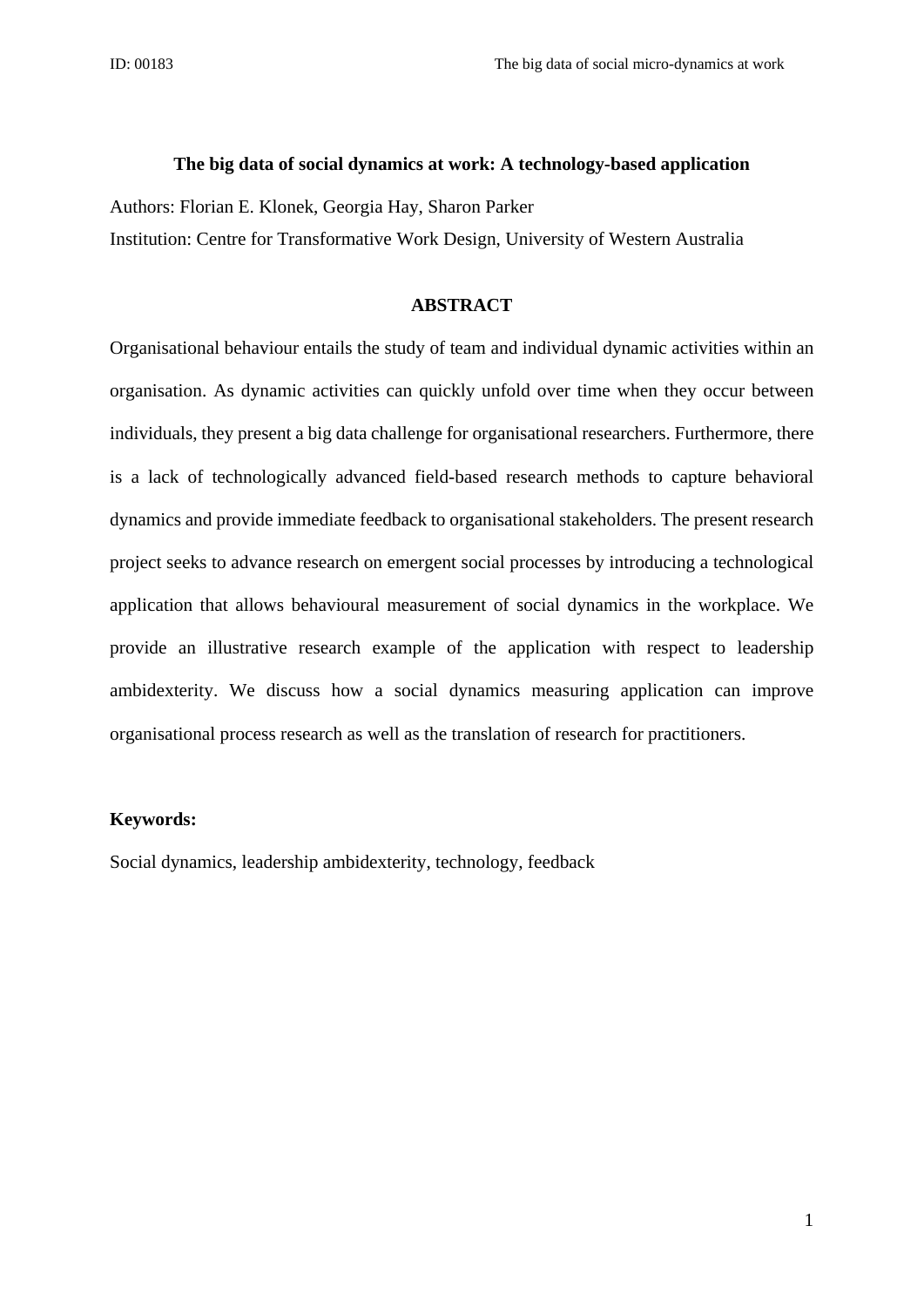Most work that happens in organizations requires interactive processes between individuals: Leaders communicate specific tasks and responsibilities with their followers, teams closely coordinate with each other to exchange knowledge and solve work-related problems, and employees engage with external clients to sell a product. A core characteristic of these interpersonal behavioural processes is that they are dynamic, unfold over time, and can sometimes change quickly. For example, if we want to understand what drives innovative processes, we need to investigate how teams engage in creative problem-solving, explore and build on each others ideas, and how they switch towards exploitative actions. In a similar vein, to understand how leaders manage the innovation process, we need to study how they dynamically cycle between opposing behavioural activities that regulate the tension between exploratory and exploitative activities of their followers (e.g., Rosing & Zacher, 2017). Unfortunately, these micro-social dynamics at work are still under-investigated (Cronin, Weingart, & Todorova, 2011; Meinecke & Lehmann-Willenbrock, 2015). From a methodological point of view, the focal problem is that these processes are often fast and cannot be interrupted, that is, we cannot simply ask participants over the course of a social interaction to repeatedly rate their behaviours.

A possible solution to approach the above-mentioned questions on social dynamics in and interactions is the use of observational methods.. However, the use of observational methods to study social dynamics at work has been faced with major challenges (Meinecke & Lehmann-Willenbrock, 2015): First, observational research is extremely labour intensive. Second, commercial software solutions that mitigate data collection efforts come at unreasonable costs and often do not meet research requirements (Klonek, Quera, & Kauffeld, 2015; Lehmann-Willenbrock & Allen, 2017). Furthermore, existing technological solutions do not provide direct feedback to practitioners and, hence, cannot provide immediate actionable insights. Finally, the development of technological applications requires sustained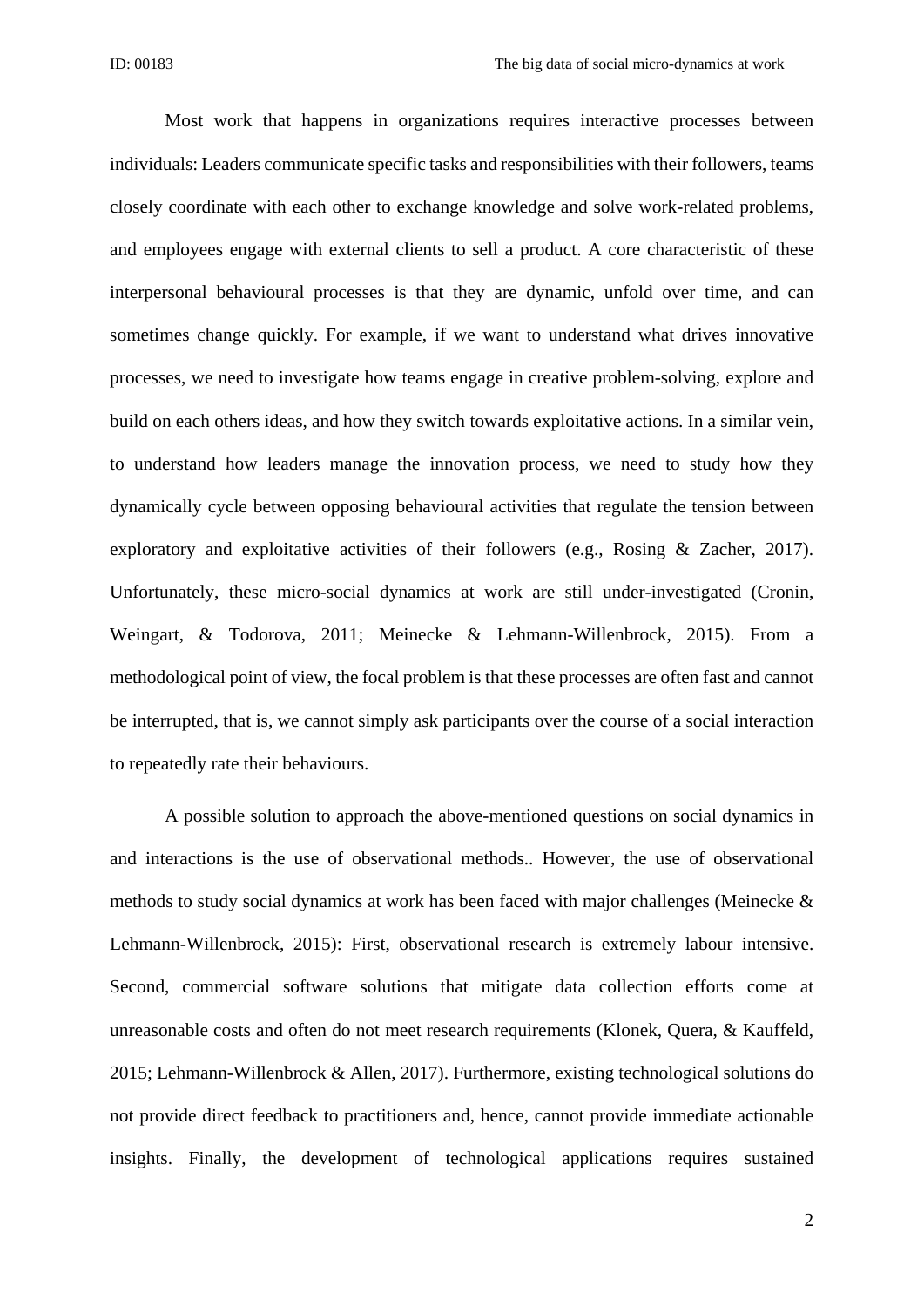interdisciplinary collaboration within the digital humanities, between social researchers, and computer scientists (Büngeler, Klonek, Lehmann-Willenbrock, Morency, & Poppe, 2017).

To summarize, some of the most interesting social processes occurring in organisations remain under-investigated due to lack of technology. Indeed, scholars have pointed out the urgency to develop "innovative measurement techniques that are unobtrusive and have the potential to provide continuous or near continuous assessments—not snapshots, but movies" (Kozlowski, 2015, p. 285) of conversational dynamics in organisations.

To the best of our knowledge, there exists no technological solution addressing these challenges. Therefore, this research project introduces a technological application that fulfils these technological requirements. Specifically, this project contributes a tool that is userfriendly for both researchers and practitioners by enhancing data quality (i.e. automatizing collection of temporal data features by saving time-stamps for recorded events), data analysis (i.e. digitising data recording and automatization of data aggregation), and reducing the time and effort required to provide immediate feedback to research participants in a digestible way.

To illustrate this "digital computational application" within a research question of management and organisational behaviour, we present how this application can be used to understand the role of ambidextrous leadership within real work team meetings. This example satisfies an increasing call from different literature streams, such as research on ambidextrous leadership scholars who seek to understand its within-person temporal variations (Rosing et al., 2011) and scholars interested in workplace meeting (Lehmann-Willenbrock & Allen, 2017) who aim to understand the process dynamics that are occurring during work place meetings.

#### **METHODOLOGY**

We have developed a customisable, multi-function mobile application (*IWI – Insight Work Interactions*) to address the above-mentioned research questions. IWI has a generic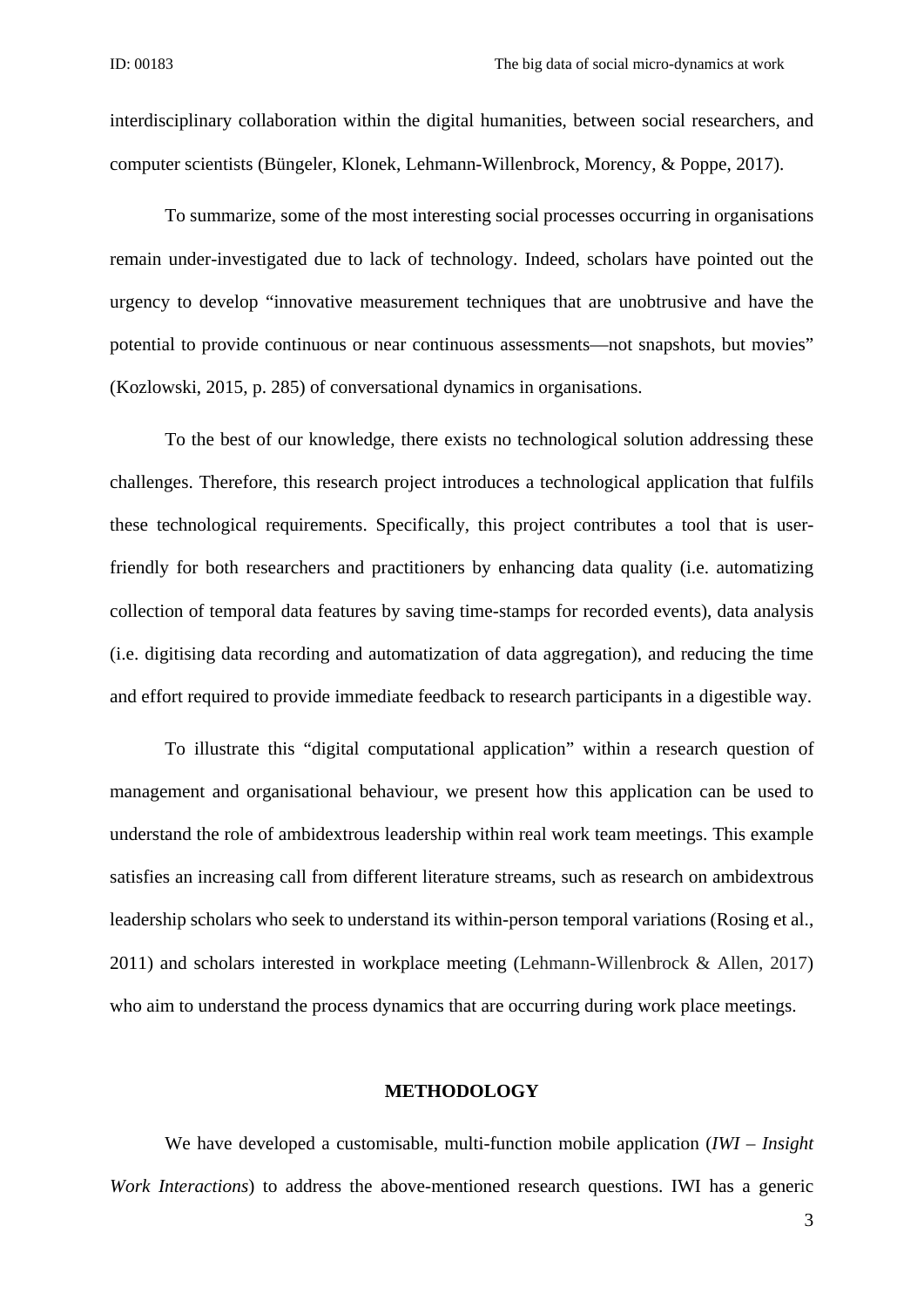interface and includes a digital database with the larger aim to incorporate digital theory-based observational measures from different research labs. These measures can be shared within and across research labs and implemented by organisational stakeholders for developing organisational interventions and programs (e.g., within trainings or behavioural feedback).

Overall, the app collects digital footprints of timed-event social interaction data. This allows answering novel research questions about the role of temporal, sequential, or cyclical behavioural processes occurring at work. To illustrate the exemplary application of the app, we incoporated an observational measure on leadership ambidexterity and used the app for a 90 minute workplace meeting within a research centre from a large public sector organization.

## *Technological application*

The digital app runs on an online platform and can be used with a portable handheld device (e.g. tablet or laptop) to record social dynamics as they unfold within specific research contexts. The app collects both systematic quantitative as well as text-based information (transcriptions) on dynamic interactive processes and has three central functions.

*Measurement.* Researchers can build a customised digital coding scheme. In the current example, we built a digital coding scheme to capture ambidextrous leadership within workplace meetings.

*Analysis.* The application analyses behavioural data "on the fly", that is, as it is being recorded, based on pre-specified data structures and internal algorithms.

*Visualisation.* A feedback function provides tailored, visual feedback to study participants through a data visualisation function (e.g. gantt charts, graphs, diagrams). This facilitates engagement with industry partners and provides actionable insights right after the data collection and contributes to organisational value creation.

*Ambidextrous Leadership.* Leadership ambidexterity has been proposed as a relatively novel leadership construct to explain innovation in the workplace (Rosing et al.,

4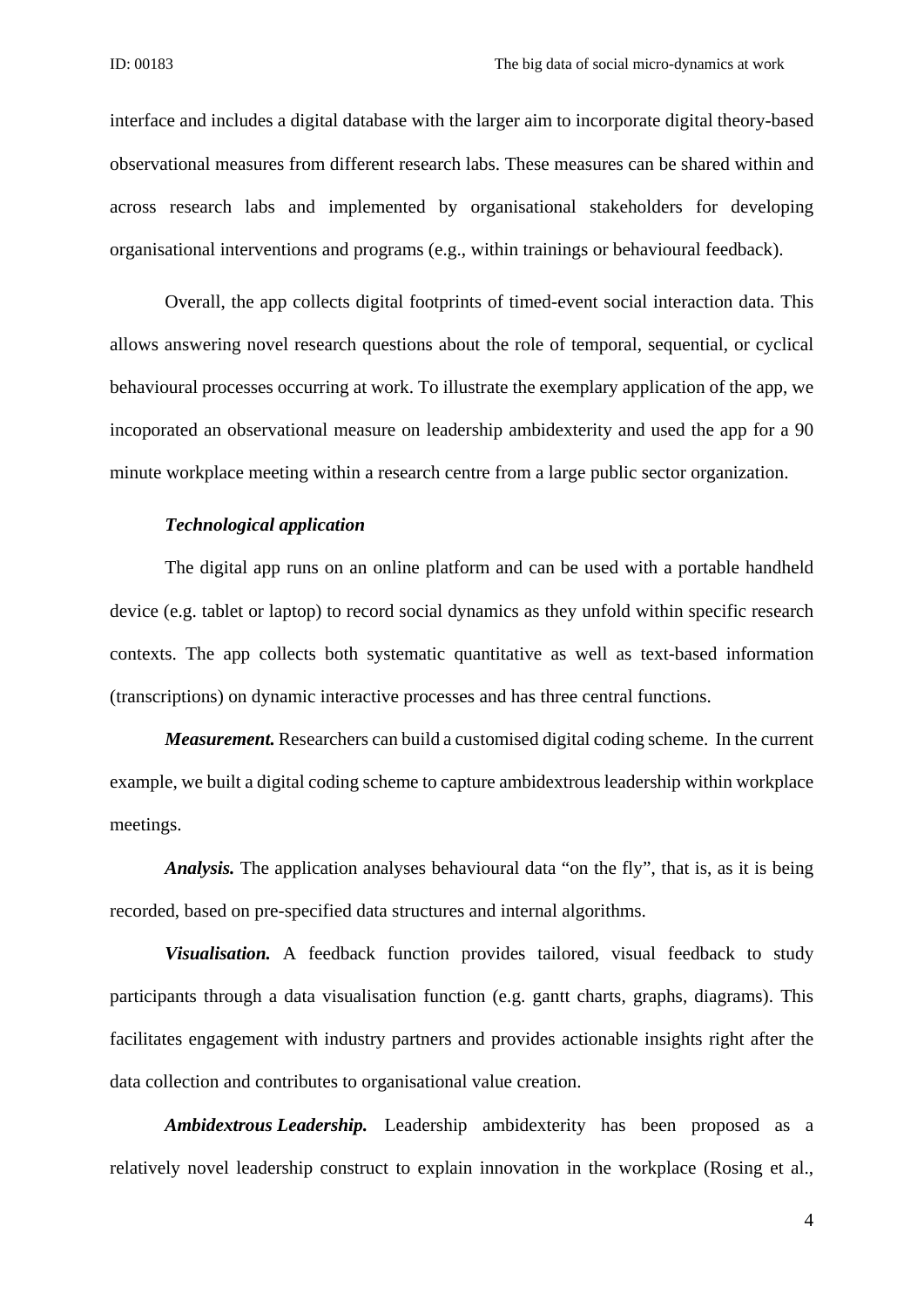2011). On the one hand, ambidextrous leaders are supposed to engage in opening behaviours: These are behaviours that increase behavioral variance in their followers "by encouraging them to do things differently and to experiment, giving followers' room for independent thinking and acting" (Zacher & Rosing, 2015, p. 55). On the other hand, ambidextrous leaders engage in closing behaviours: These are behaviours that "reduce variance in follower behaviors by taking corrective actions, setting specific guidelines, and monitoring goal achievement" (Zacher & Rosing, 2015, p. 55). We used the behavioral descriptions provided by Rosing, Frese and Bausch (2011) on leadership ambidexterity to create behavioral micro-categories of leader behaviours. We added an additional "neutral category" to capture behaviours that could neither be described as opening or closing.

#### **RESULTS**

For demonstration purposes, we piloted the application within a typical workplace meeting. All behaviours exhibited during this meeting were coded into one of the pre-defined categories of ambidextrous leadership. Based on the sequential order in combination with the onset and offset times of the annotated behaviours, the app immediately plotted a gantt chart visualising when participants were active throughout the meeting. Figure 1 shows a selection of the feedback function with the current research example: Separate speakers are presented by separate lines on the y-axis, while meeting time is provided on the x-axis. We can see that the meeting took place between 13:10 until 14:55. The team leader is depicted in the upper line. Based on the gantt chart, the researcher can immediately see how participation (i.e., floor time) distributes over the entire meeting time. Meeting participants also directly receive behavioural summary statistics on their workplace behaviour.

 Furthermore, the app summarized the data based on the coding for the team leader. In the current example, the team leader showed slightly more opening behaviours (e.g., monitoring, sticking to a plan, adherence to rules and regulations; *Frequency* = 26) in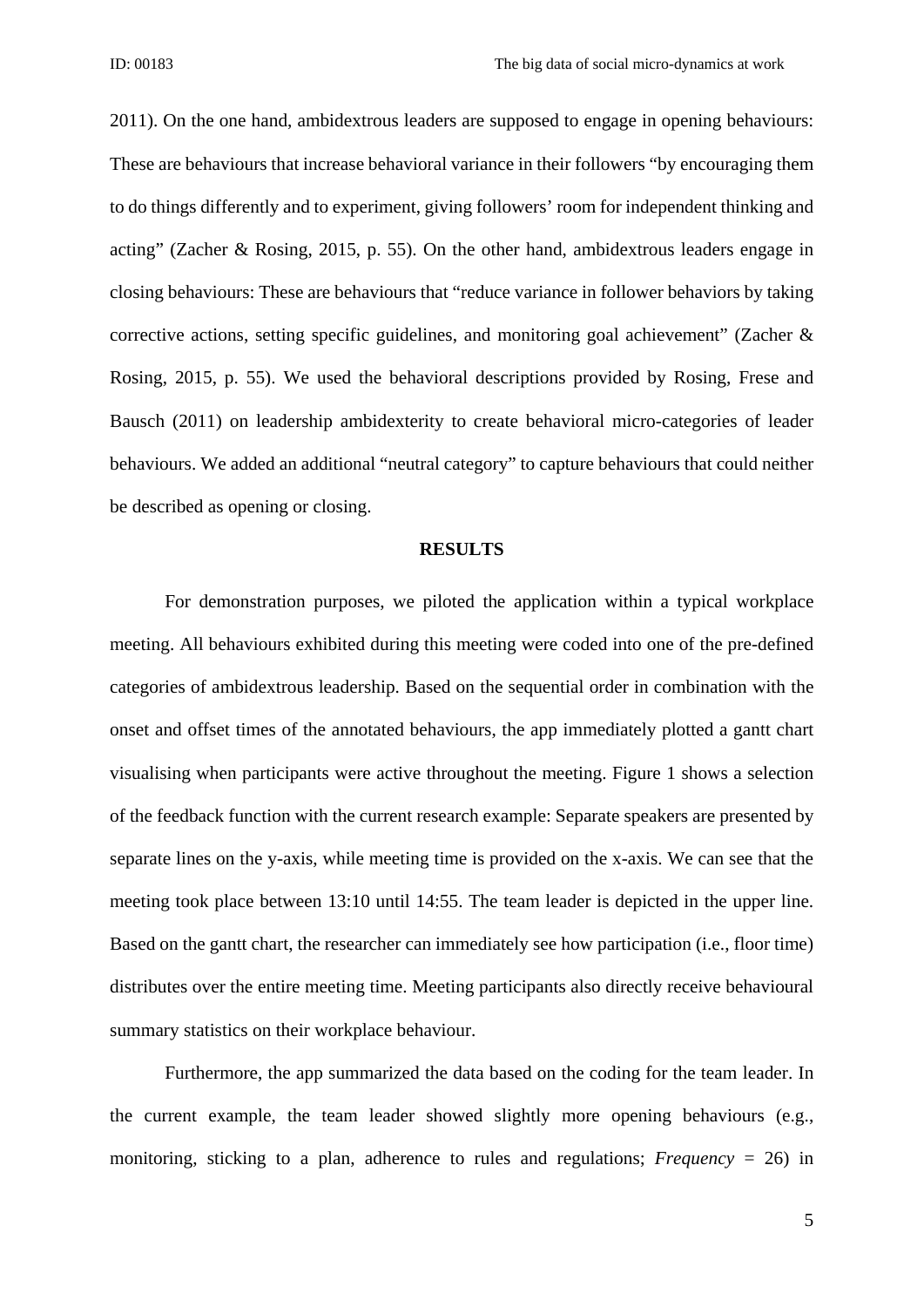compairson to closing behaviours (e.g., giving possibilities for indendenpant thinking, encourages experimentation; *Frequency* = 20).

> ------------------------------------ Insert Figure 1 about here

------------------------------------

### **DISCUSSION**

Due to technological advancements, the possibilities of digital technology to analyse social dynamics in organizations have increased extensively. Computer-supported applications allow an easy collection of time-sensitive data of organizational processes. Unfortunately, the majority of research in our field relies on self-report, cross-sectional data. For the first time ever, technology-based observational approaches allow to comprehensively address calls for research that zooms into the social dynamics of organizations (Büngeler et al., 2017). The current research project and application followed these calls for action. The use of digital applications to capture social dynamics at work can improve reliability of observational measures across research labs, gives greater capacity for tracking the dynamic evolution of a system via feedback loops (Cronin et al., 2011), and provides rich empirical data that can validate computational models.

With respect to research on ambidextrous leadership, our study contributes towards understanding how temporal within-person variations of opening and closing behaviours that leaders exhibit towards their followers may contribute to team innovation (cf., Zacher & Rosing, 2015).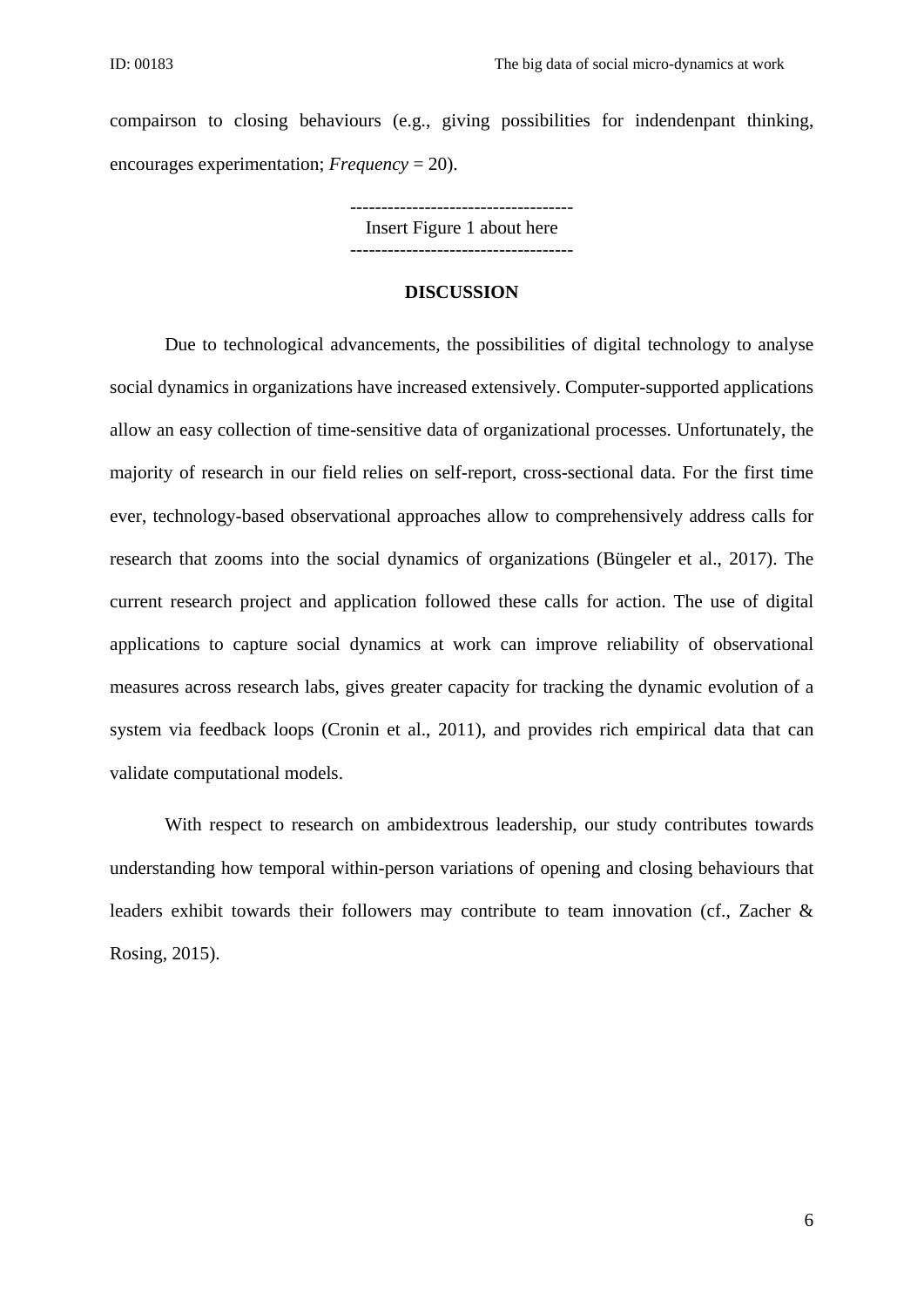### **References**

- Büngeler, C., Klonek, F., Lehmann-Willenbrock, N., Morency, L. P., & Poppe, R. 2017. Killer apps: Developing novel applications that enhance team coordination, communication, and effectiveness. *Small Group Research, 48*, 1–30.
- Cronin, M. A., Weingart, L. R., & Todorova, G. 2011. Dynamics in groups: Are we there yet? *Academy of Management Annals*, *5*, 571–612.
- Hill, A. D., White, M. A., & Wallace, J. C. 2014. Unobtrusive measurement of psychological constructs in organizational research. *Organizational Psychology Review, 4*, 148–174.
- Klonek, F. E., Quera, V., & Kauffeld, S. 2015. Coding interactions in motivational interviewing with computer-software: What are the advantages for process researchers? *Computers in Human Behavior*, 44, 284–292.
- Kozlowski, S. W. 2015. Advancing research on team process dynamics: Theoretical, methodological, and measurement considerations. *Organizational Psychology Review*, *5*, 270–299.
- Lehmann-Willenbrock, N., & Allen, J. A. 2017. Modeling temporal interaction dynamics in organizational settings. *Journal of Business and Psychology*, 1–20.
- Meinecke, A. L., & Lehmann-Willenbrock, N. K. 2015. Social dynamics at work: Meetings as a gateway. In *The Cambridge Handbook of Meeting Science:*325–356. New York: Cambridge University Press.
- Rosing, K., Frese, M., & Bausch, A. 2011. Explaining the heterogeneity of the leadership-innovation relationship: Ambidextrous leadership. *The Leadership Quarterly*, *22*, 956-974.
- Rosing, K., & Zacher, H. 2017. Individual ambidexterity: the duality of exploration and exploitation and its relationship with innovative performance. *European Journal of Work and Organizational Psychology, 26*, 694–709.
- Zacher, H., & Rosing, K. 2015. Ambidextrous leadership and team innovation. *Leadership & Organization Development Journal*, *36*, 54-68.